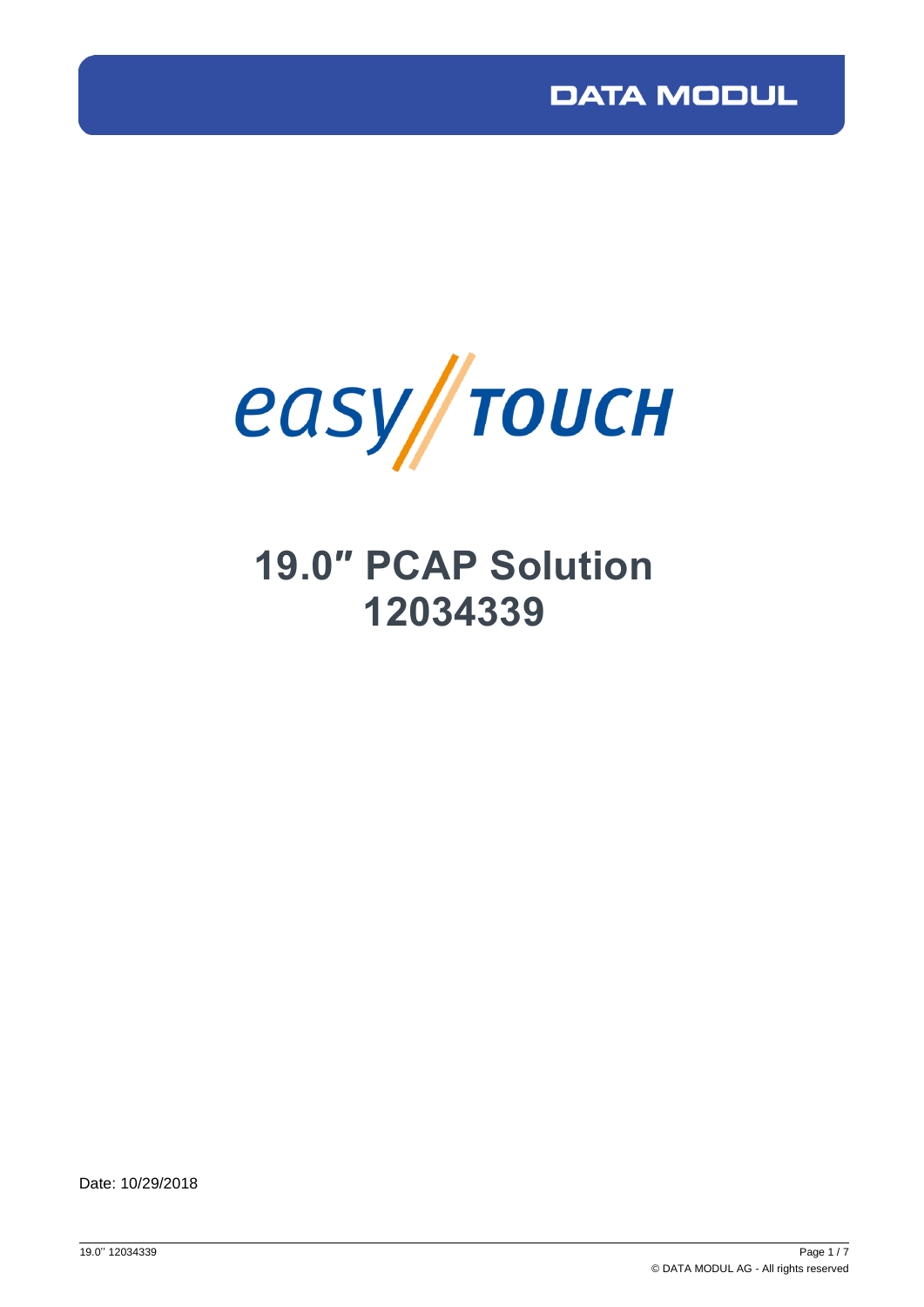#### **DATA MODUL**

### **Table of contents**

| $\mathbf 1$ |  |
|-------------|--|
| $2^{\circ}$ |  |
| 3           |  |
| 4           |  |
| 5           |  |
| 6           |  |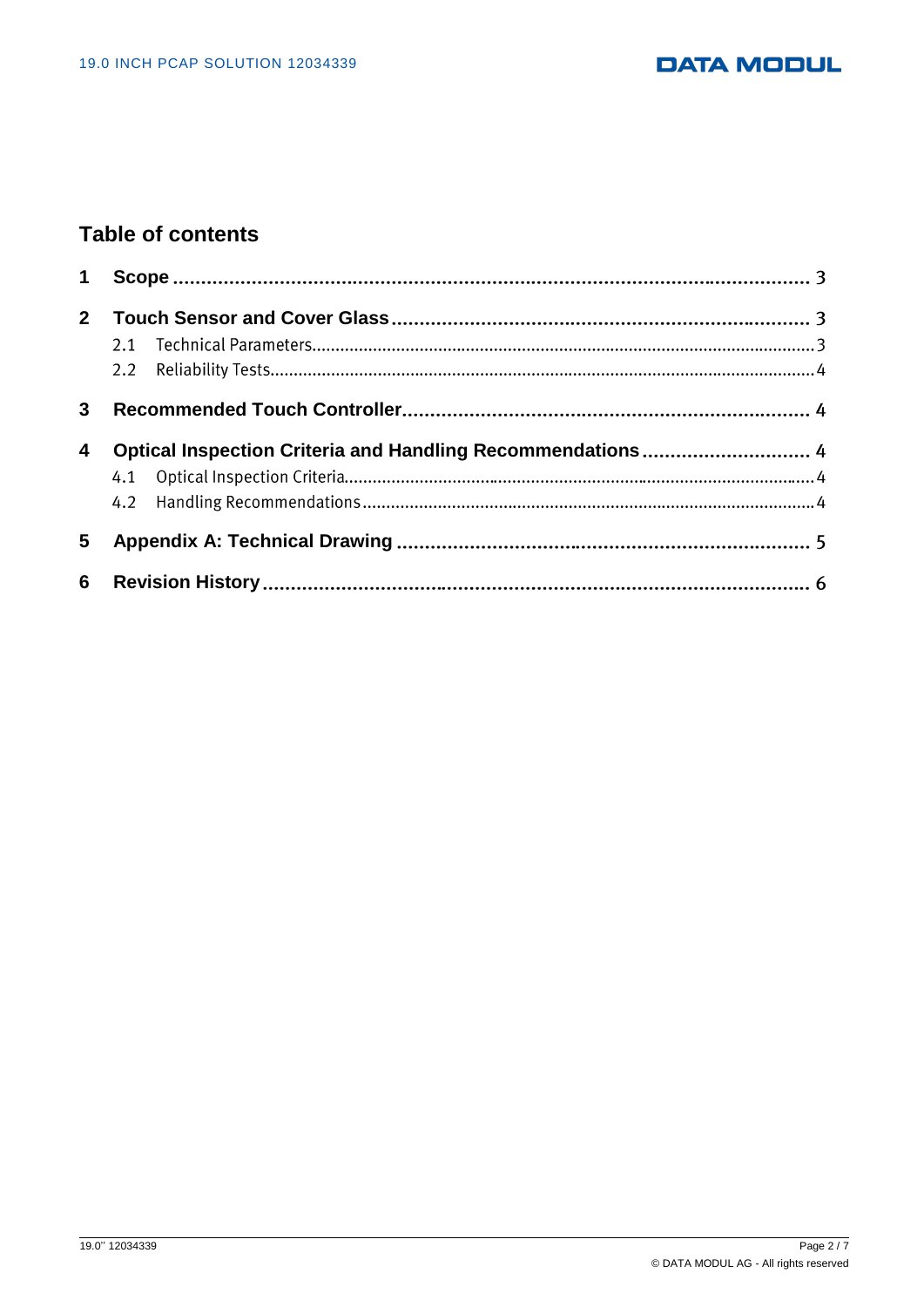# <span id="page-2-0"></span>**1 Scope**

DATA MODUL's PCAP solution 12034339 consists of a 19.0" capacitive touch screen. Please note that this is only a<br>sub-assembly of the final product. The specification of the final end product might differ from this specific

## <span id="page-2-1"></span>**2 Touch Sensor and Cover Glass**

#### **2.1 Technical Parameters**

| Screen size                        | 19.0 inch /48.26 cm                            |  |
|------------------------------------|------------------------------------------------|--|
| Format                             | 4:3                                            |  |
| Composite                          | Glass / Film / Film                            |  |
| Outline dimensions                 | 326.7 x 400.4 x 1.1 mm (WxHxT)                 |  |
| Active area                        | 307 x 382 mm (WxH)                             |  |
| Carrier glass                      | $1.1 \text{ mm}$                               |  |
| Bending radius of tail             | $R = 5$ mm recommended                         |  |
| Transmissivity                     | 85% (min.)                                     |  |
| Operating temperature and humidity | -20 to +70 $^{\circ}$ C, ≤85%RH                |  |
| Storage temperature and humidity   | -30 to +80 $°C$ , ≤90%RH                       |  |
| Tail connector                     | Hirose FH28H-80S-0.5SH, Hirose FH28H-50S-0.5SH |  |
| <b>Resolution X/Y</b>              | 41 x 51                                        |  |
| Touch separation X/Y               | $7.5 \times 7.5$ mm                            |  |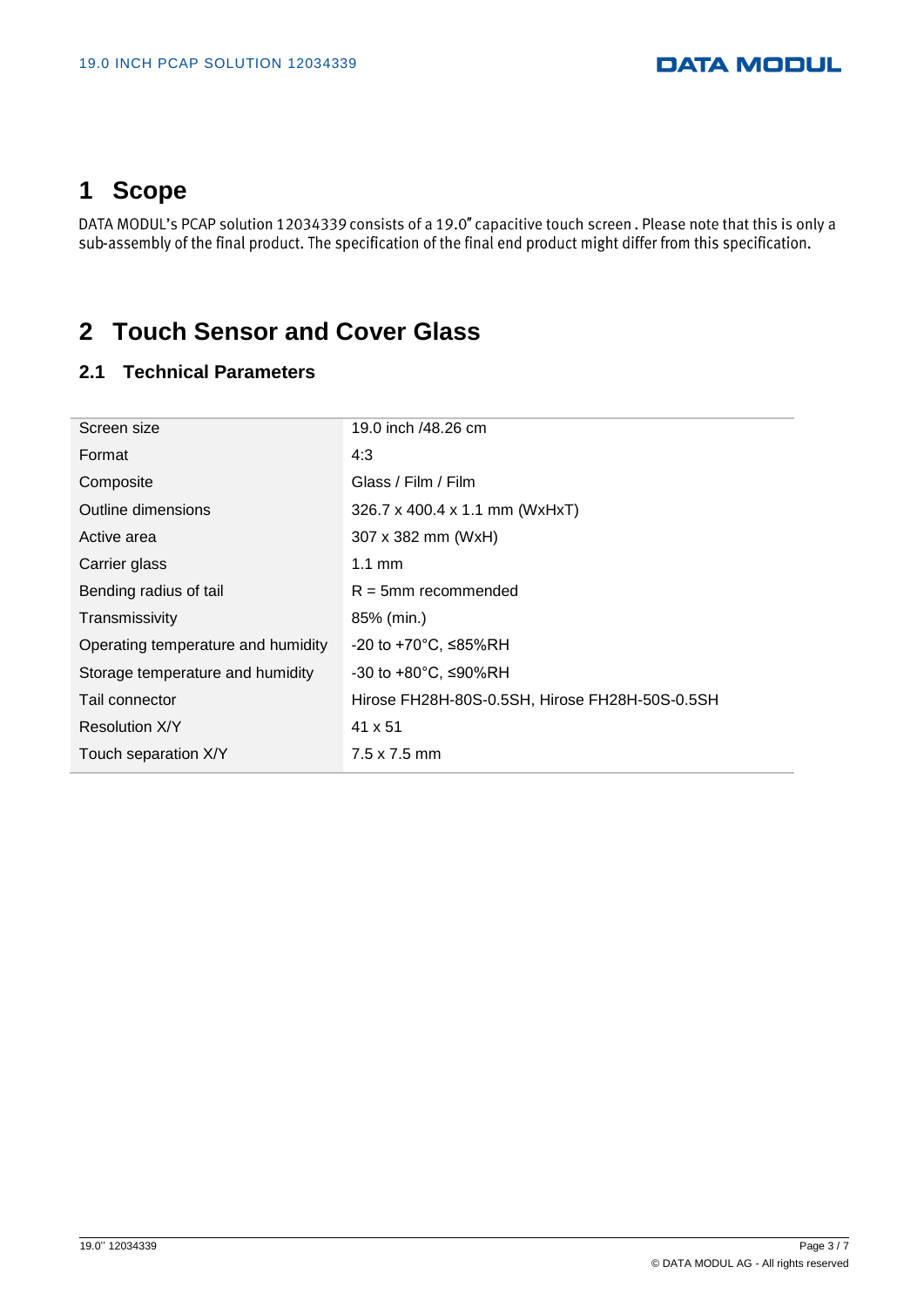#### **2.2 Reliability Tests**

| Low Temperature Storage Test          | $-40^{\circ}$ C, 240h                                                                              |
|---------------------------------------|----------------------------------------------------------------------------------------------------|
| High Temperature Storage Test         | 80°C,240h                                                                                          |
| High Temperature / High Humidity Test | $60^{\circ}$ C/90%RH, 240h                                                                         |
| Cycle test                            | $-30^{\circ}$ C / 80 $^{\circ}$ C, 30 min / cycle, 100 cycles, 1 h<br>recovery at room temperature |

## <span id="page-3-0"></span>**3 Recommended Touch Controller**

The recommendation for this PCAP solution is a controller based on Microchip mXT2952T2 . Please ask your local DATA MODUL sales representative for further details.

### <span id="page-3-1"></span>**4 Optical Inspection Criteria and Handling Recommendations**

#### **4.1 Optical Inspection Criteria**

For details on the optical inspection criteria, please refer to DATA MODULs Outgoing Spec or ask your local DATA MODUL sales representative.

#### **4.2 Handling Recommendations**

Precautions for operation

- Do not put a heavy, hard or sharp object on the product
- Do not bend the product in order to assure the reliability
- Do not put one product on the other. Otherwise, it may cause the product to be scratched
- Don't use any organic solvent acid or alkali solution.

#### Precautions for mounting

- The panel should be mounted using a configuration that either holds the panel by all four corners or by all four sides
- The bezel edge must be positioned outside the active area. The bezel may cause false activation if the edge overlaps the active area
- Any mounting configuration should ensure that there is no twisting force applied to the panel
- 1mm distance between TFT screen and touch panel is recommended

#### Precautions for tail

- The flex tail in general can be bent with a min. radius of about 1mm
- In order to avoid damaging and malfunction of the sensor, please don't bend the FPC area next to the panel
- Excess or repeated bending of the FPC connector should also be avoided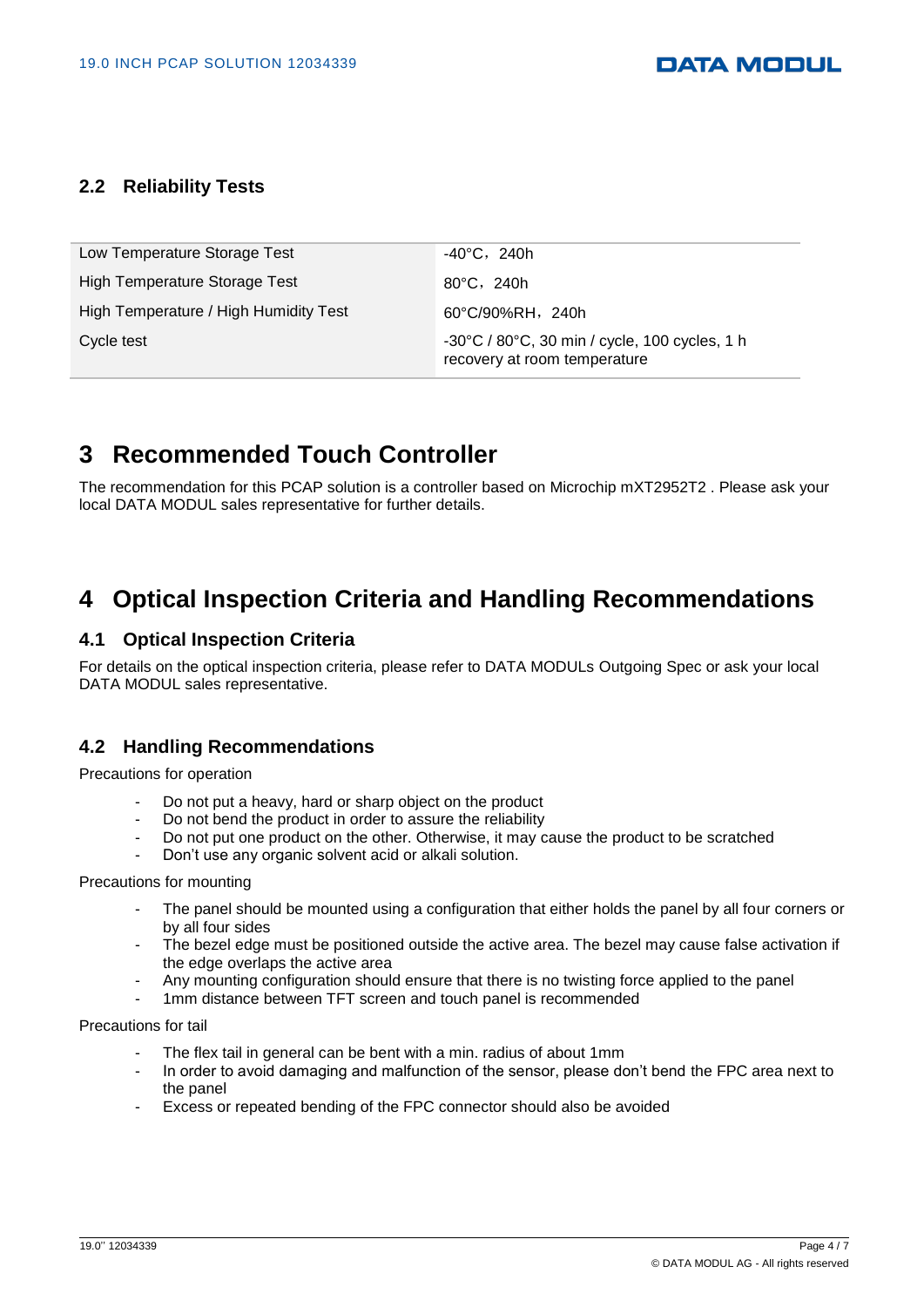# **DATA MODUL**

# **5 Appendix A: Technical Drawing**

<span id="page-4-0"></span>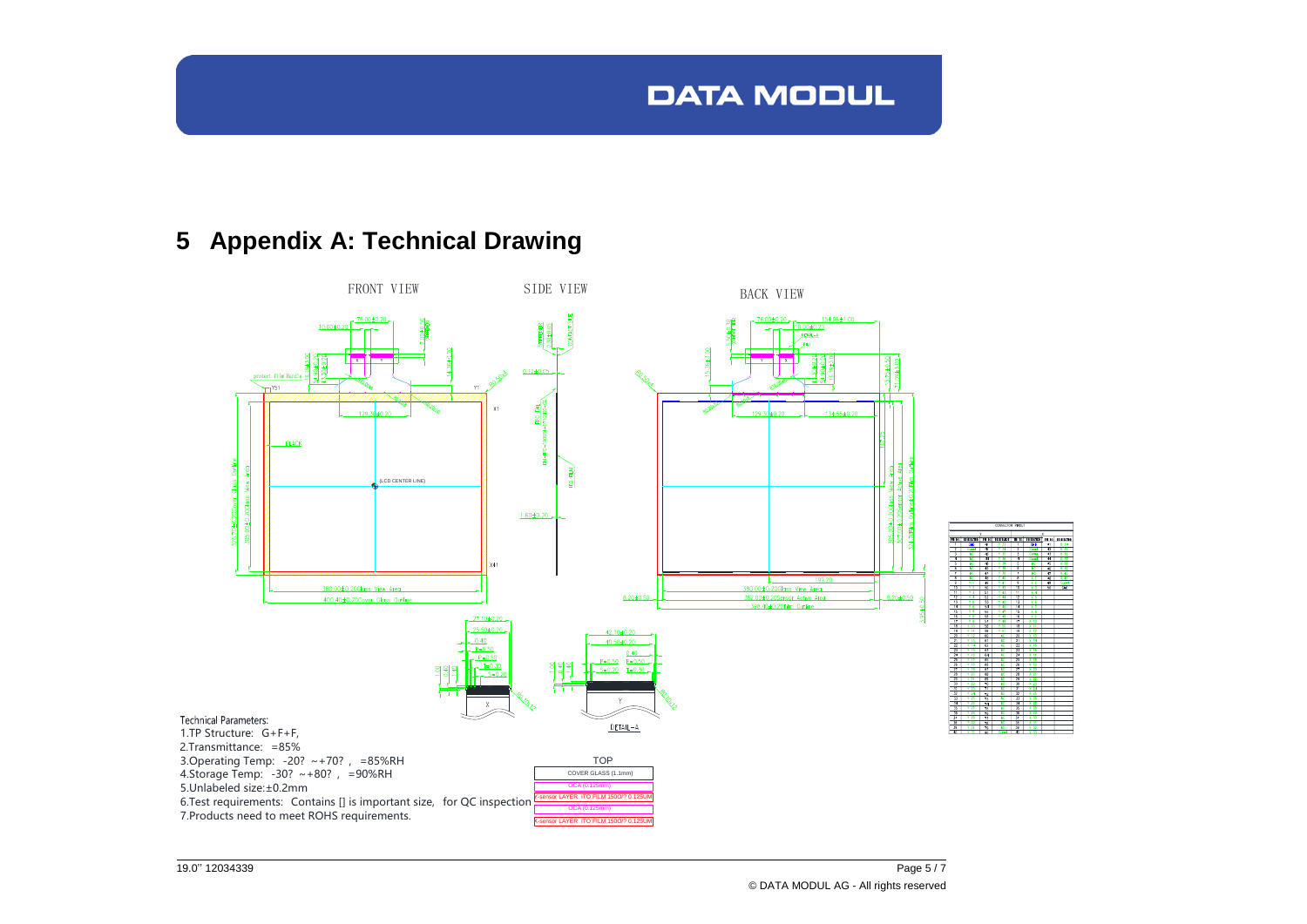

# <span id="page-5-0"></span>**6 Revision History**

| Date               | Author | Changes         |
|--------------------|--------|-----------------|
| $ 10/29/2018 $ YLK |        | initial version |
|                    |        |                 |
|                    |        |                 |
|                    |        |                 |